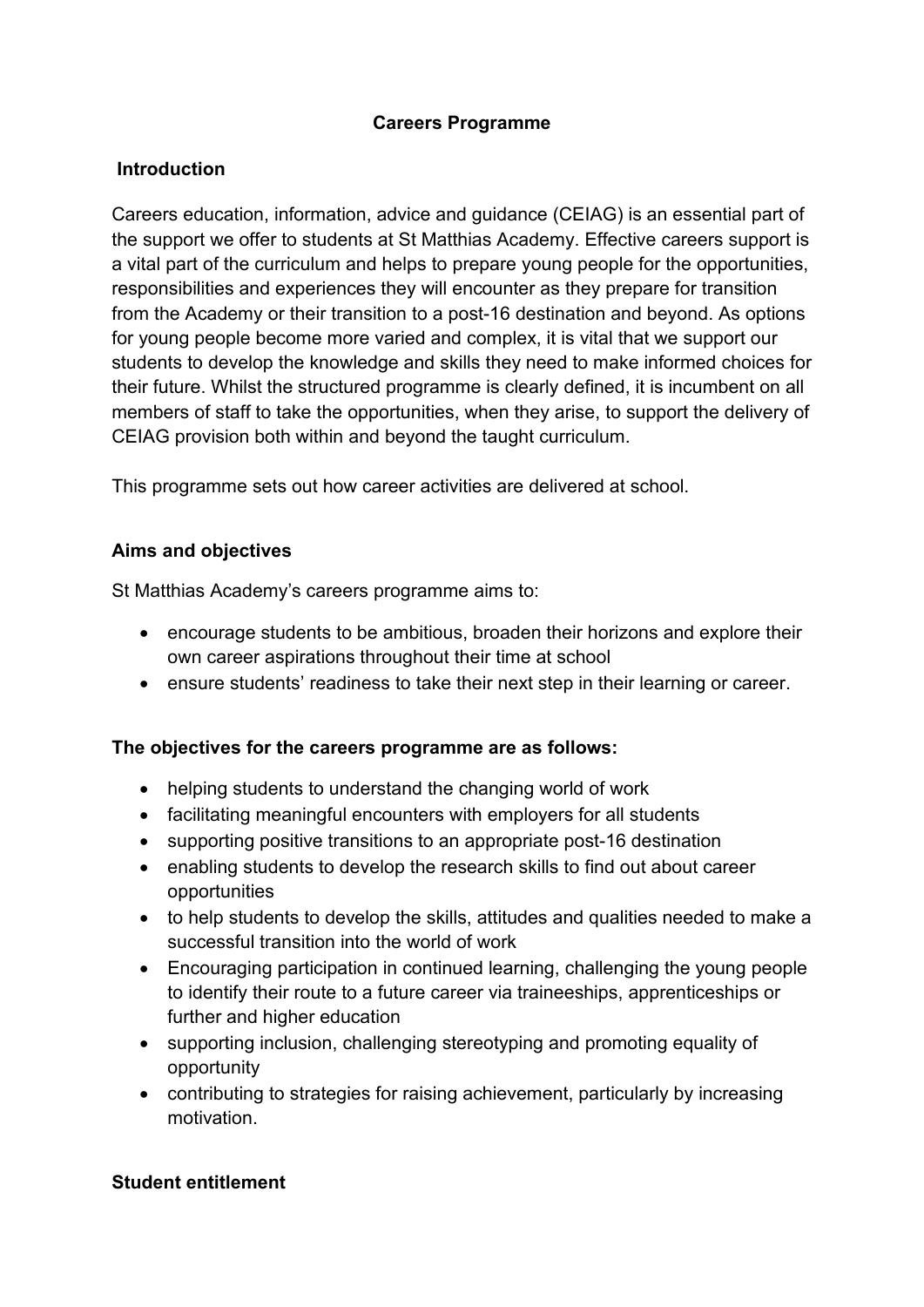All students are entitled to be fully involved in an effective CEIAG programme. Students are encouraged to take an active role in their own career development, so the careers programme emphasises student participation with a focus on personal and social development; learning about careers and the world of work; and developing employability skills.

## **During their time at school, all students can expect:**

- the support they need to make the right choices for Key Stage 4 and beyond into their post-16 destination
- access to up-to-date and unbiased information on future learning and training, careers and labour market information
- support to develop the self-awareness and career management skills needed for their future
- formal CEIAG sessions covering employability skills, post-16 options, the world of work, the job market and the skills needed for the future
- a meaningful encounter with a representative from the world of work each school year; this could be through work experience, Careers Week activities, assemblies, careers talks (in or outside lessons), projects and visits
- to hear from a range of education and training providers, including colleges, universities and apprenticeship organisations (where appropriate); this could include visits and taster days, as well as assemblies, talks and meetings at school
- to keep parents/carers informed of their progress and provide parents/carers with information to support students' career planning and decision-making
- access to one-to-one guidance with a trained, impartial careers adviser.

# **Parental involvement**

Young people do not make career decisions in isolation and parents/carers can have a substantial impact, as well as a clear interest in the right outcomes for their young person. The school is keen to foster parental involvement in the careers programme, wherever possible.

Parents/carers are kept up to date with career-related events and activities affecting their son/daughter via communication with careers advisor & tutor. With the student's agreement, a copy of the action plan from one-to-one careers meetings will be sent home. Parents/carers will be encouraged to make contact with school / careers advisor, should they have any questions or concerns.